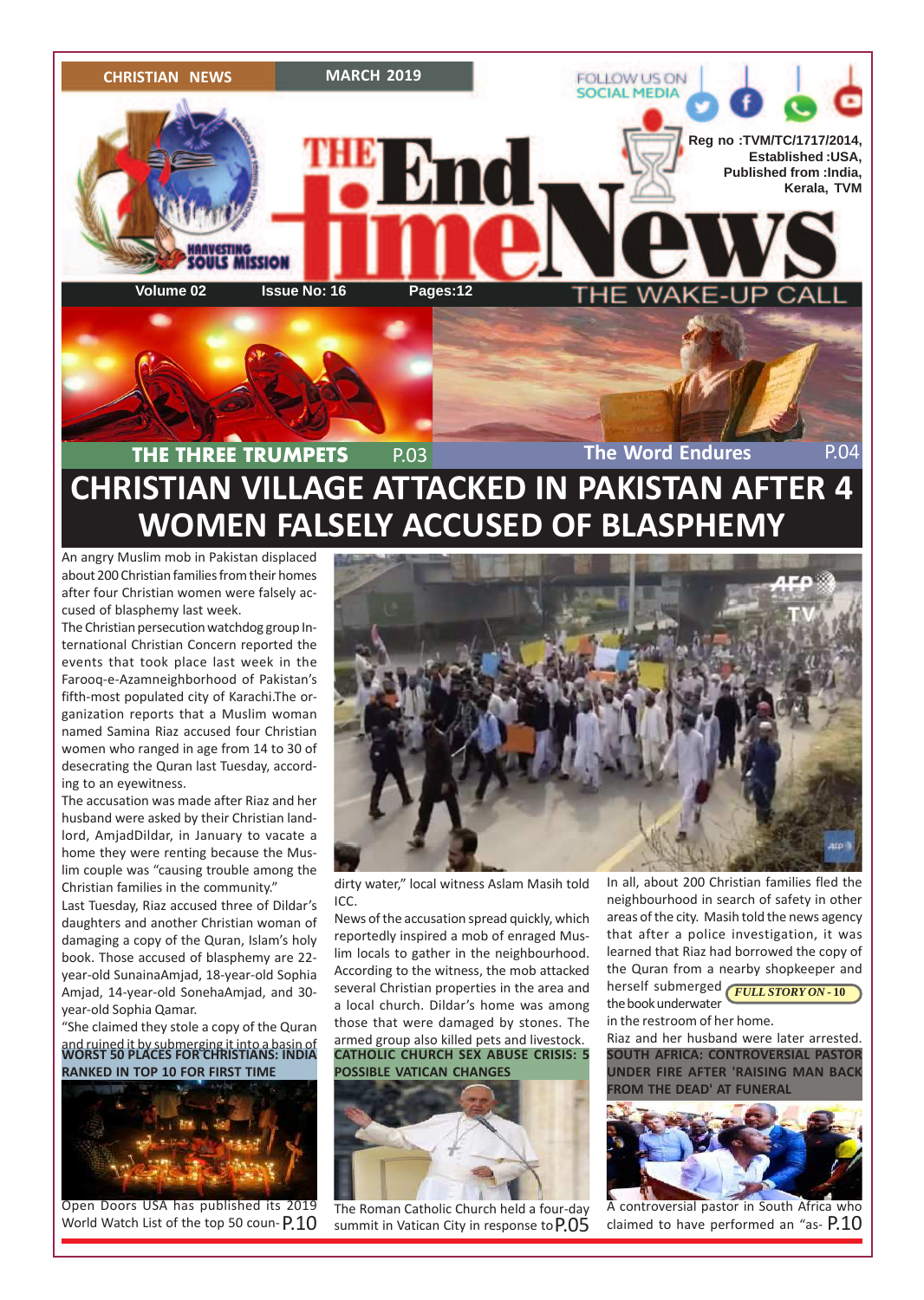

2





**Rev. Manuel Joseph Th.M.** *Sub-editor, End-Time News*

*The end result will be ridicule from all who see the unfinished structure.Jesus' followers must also be sure they are willing to pay the full price of discipleship.There is no place for quitting!*

## **EVERYTHING IN ITS OWN PLACE: A PRINCIPLE OF DISCIPLESHIP**



25 Large crowds were traveling with Jesus, and turning to them he said:

26 "If anyone comes to me and does not hate his father and mother, his wife and children, his brothers and sisters — yes, even his own life — he cannot be my disciple.

27 And anyone who does not carry his cross and follow me cannot be my disciple.

28 "Suppose one of you wants to build a tower. Will he not first sit down and estimate the cost to see if he has enough money to complete it?

29 For if he lays the foundation and is not able to finish it, everyone who sees it will ridicule him, 30 saying, 'This fellow began to build and was not able to finish.'

31 "Or suppose a king is about to go to war against another king. Will he not first sit down and consider

whether he is able with ten thousand men to oppose the one coming against him with twenty thousand?

32 If he is not able, he will send a delegation while the other is still a long way off and will ask for terms of peace.

33 In the same way, any of you who does not give up everything he has cannot be my disciple.

Using two illustrations (parables), Jesus here taught that discipleship must include planning and sacrifice. The first illustration is about building a tower (vv. 28-30). The main point here is that before a person begins to build, he should be sure he will be able to pay the full cost of the project. If the land-

*FULL STORY ON* **- 11**

**CHIEF EDITOR Baiju Yacob Edavila USA**

### **SUB EDITORS**

**Manuel Joseph Daniel Jacob**

**EDITORS**

**Pastor A Anilkumar Rev. Joseph Chacko Sis.Sherly**

### **EDITORIAL BOARD**

#### **MANAGER Bovas Sreekaryam CO-ORDINATORS**

**John Francis (Dallas) Br.Syam Sis.Saritha Sis.Simi Sis.Lesley Yacob**

### **REPORTERS**

**Miniesh Kumar(Baharin) Pastor Stephen**

**Disclaimer**

### **ADVISORY BOARD**

**Pastor Shibu Thomas USA Pastor Asokan Eranakulam M.Jacob Trivandrum**

**USA PO.box 125 Wheat land,6920.S. manin st Oklahoma box zip code-73097 PH-(405) 745-786(H) Mob-001(405)778-4341(Whats app)**

*The views expressed in this online newspaper are those of the authors and do not necessarily reflect the position of HSM End Time News. The online newspaper will not bear any responsibility whatsoever for them. The images used in the newspaper have been downloaded from the Internet and we acknowledge that the copyright of those images remain with the original owners. HSM End Time News does not claim any copyright for them and does not intend to use them for commercial purposes.*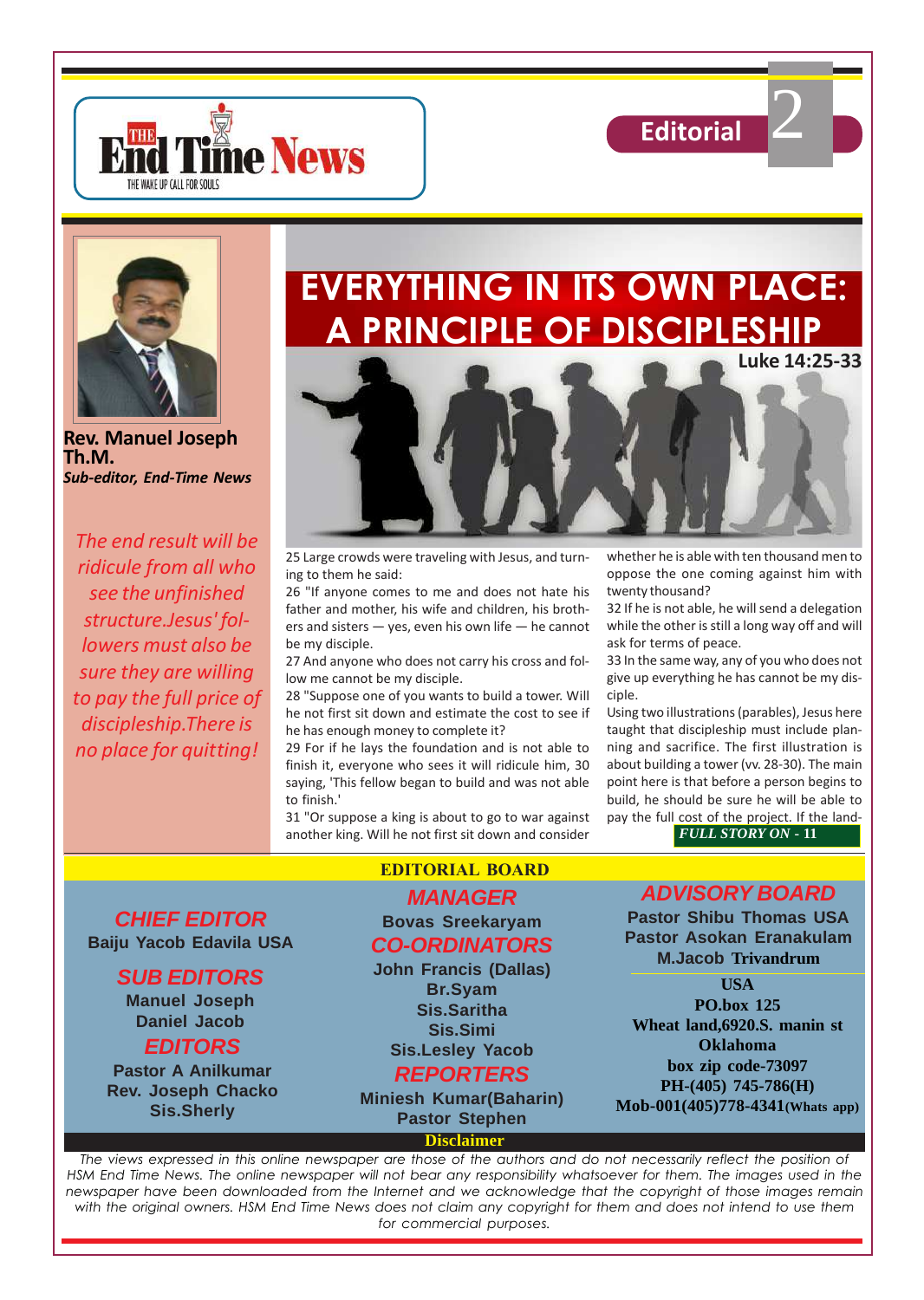



**BIBLE STUDY** 

## **THE THREE TRUMPETS**

in the clouds, to meet the Lord in the air: and so shall we ever be with the Lord"- 1Thess. 4: 13-17.

The process of the glorification of the saved saints will be kicked off with the blowing of three important trumpets in the heavens. Paul says, "But I would not have you to be ignorant, brethren, concerning them which are asleep, that ye sorrow not, even as others which have no hope. For if we believe that Jesus died and rose again, even so them also which sleep in Jesus, will God bring with him. For this we say unto you by the word of the Lord, that we which are alive and remain unto the coming of the Lord shall not prevent them which are asleep. For the Lord himself shall descend from heaven with a shout, with the voice of the archangel, and with the trump of God: and the dead in Christ shall rise first: Then we which are alive and remain shall be caught up together with them

The first trumpet is a 'Big Shout'. It is the same voice of the Lord that created the universe, the heavens and the earth 'in the beginning'. Science tells about this first voice as the "Big Bang" (Big Bang Theory). The same shout we hear at the tomb of Lazarus: "And when he thus had spoken, he cried with a loud voice, Lazarus, come forth. And he that was dead came forth, bound hand and foot with grave clothes"- John. 11: 43, 44. The shout of the Lord will resurrect the dead in Christ or the sleeping saints.

The second trumpet, "Voice of the Archangel", will be blown to help the resurrection process. It will remove all obstacles and hurdles in the way of resurrection. There is the possibility of Satan raising so many objections against the resurrection of many. Apostle Jude refers to the argument of the devil about the resurrection of Moses: "Yet

**Rev. Dr. O. M. Rajukutty**

Michael the archangel, when contending with the devil he disputed about the body of Moses, durst not bring against him a railing accusation, but said, The Lord rebuke thee"- Jude. 1: 9. We see Moses in the Mount of Transfiguration, which means, Moses is resurrected. Jude says, at the resurrection of Moses, the Satan came with several arguments to stop him from being resurrected. But Michael the archangel appears there and helps the resurrection by commanding that the Lord rebuke the devil. The Satan is always our accuser (Rev. 12: 10; Zech. 3: 1). He will come on the way of the future resurrection also to resist and accuse us. But the voice of the archangel will diffuse his power and subdue him.

The third and the final trumpet for resurrection is the 'Trump of God'. It is referred to as

*FULL STORY ON* **-05**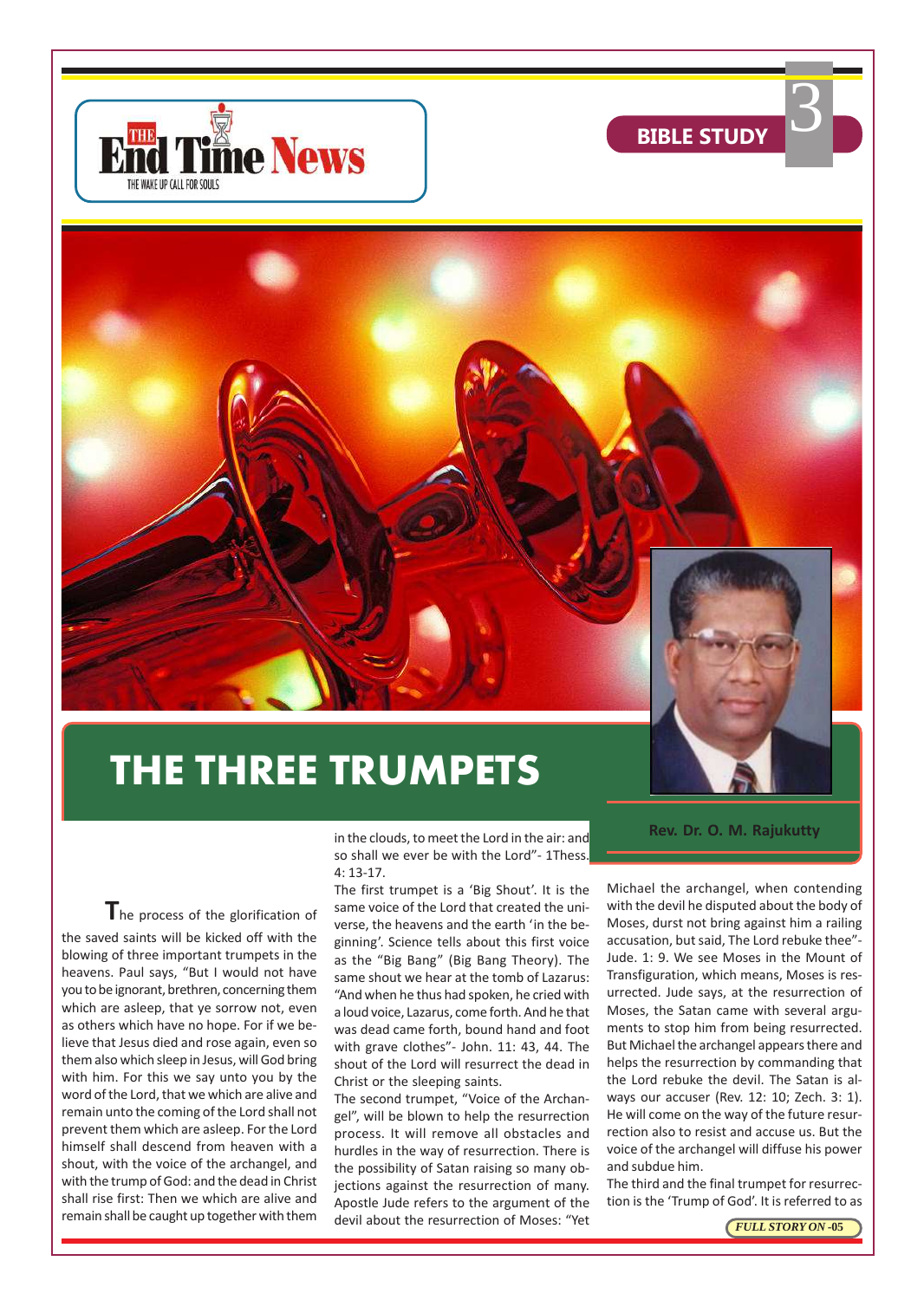





### **Rev. Dr. Mathukutty Samuel**

**W**e live in a world which is changing rapidly. Computers and mobile phone technology being two examples. How often have we heard someone say, "Things are not what they used to be" Society, attitudes, beliefs, the sense of right and wrong; these all seems to be changing before our eyes. Scottish author Henry Francis Lyte wrote a beautiful poem "Abide with Me" in 1847 which says "Change and decay in all around

# **The Word Endures**

**Cultures Drift, Circumstances Change, Contracts are Violated, but the Word of God Endures**

I see; O Thou who changest not abide with me" "And the word of God, which liveth and abidethfor ever" (1 pet. 1:23). Since God never changes, it is certain that the eternal Revelation need never be altered.Skeptical men peer through telescopes and microscopes and discredit the Bible as being out of date in a modern world. Later, other discoveries discredit the skeptics and prove the Bible true. This is not surprising because "the word of the Lord endurethfor ever" (1 pet. 1:25).

Have you ever hunted for a book only to be told, "Sorry, that book is out of print"? It is a different story when the Book you want is the Bible. Yes, the Bible, even though centuries old, is readily available.Today's best seller is soon replaced by another because the first has lost its appeal to a changing world. But the Bible is divinely inspired Book applicable to all men throughout all ages.

From the simplest to the wisest they have found in its pages the ultimate answers to their souls' hardest questions-profound questions of guilt and death and eternity. A new discovery in medicine today may be outdated by another tomorrow. But the God of the Bible still "health the broken in heart, and bindeth up their wounds" (Psalms. 147:3). Great advances are made in education, but "the fear of the Lord is (still) the beginning of knowledge" (Proverbs.1:7). Newer and better methods are used in preserving food, but only the Bread sent down from Heaven can sustain the eternal life of the soul (John 6:58). Fashions change, but the white robes of righteousness will always be in style for the saints of God(Revelation. 3:18). The editor of the Journal of education lately affirmed that science textbooks over eight years old were

either comedy or **FULL STORY ON - 06**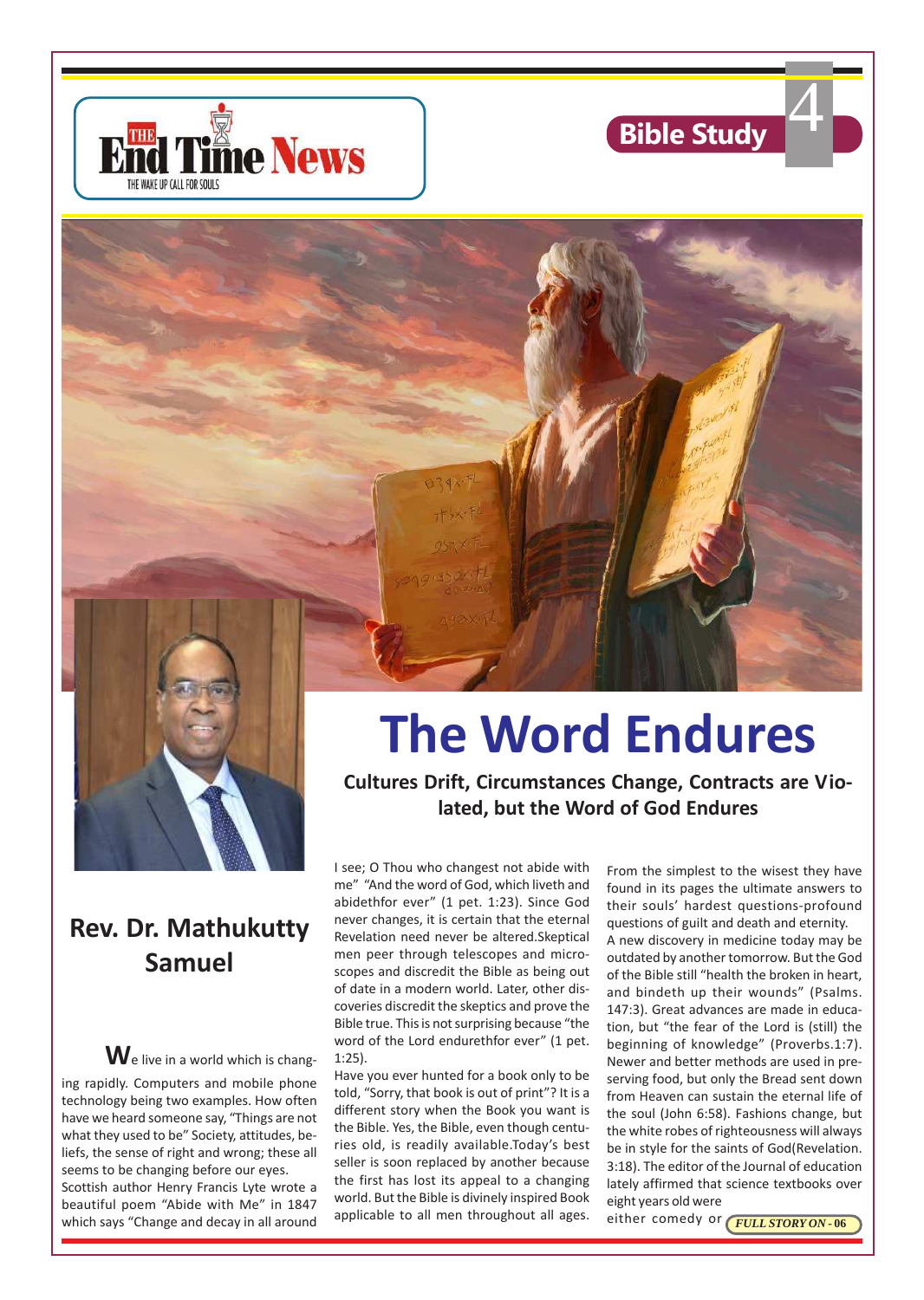



#### *FULL STORY ON* **- 01**

tries in the world where Christians face the most extreme persecution for their faith.While many of the top 10 countries listed this year were also on 2018's list, a significant addition was India, due to the rise in Hindu radical attacks on Christians."The world's two most highly populated countries rise on the World Watch List. For the first time since the start of the World Watch List, India has entered the top 10. Additionally, China jumped 16 spots, from 43 to 27," the persecution watchdog group observed.

"Each of these countries is home to more than a billion people, so these trends are distressing. Hindu nationalists in India continue to attack Christians with what seems like no consequences, and in China, the increased power of the government and the rule of Xi Jinping continue to make open worship difficult in some parts of the country," it added. Looking at the numbers, 245 million Christians in the top 50 countries in the World Watch List are expected to face high levels of persecution in the coming year, which is an increase from the 215 million projected last year.As many as 4,136 Christians were murdered last year because of their faith, while 1,266 churches or Christian buildings were attacked.

North Korea was listed at the very top of the World Watch List for the 17th-consecutive year, with Afghanistan, Somalia, Libya, Pakistan, Sudan, Eritrea, Yemen, Iran, and India rounding up the top 10.

Among some of the main trends, Open Doors observed what it called the "shocking reality of persecution against women.""In many places, they experience a 'double persecution' — one for being a Christian and one for being a woman. Even in the most restricted circumstances, gender-specific persecution is a key means of destroying the minority Christian community. This kind of persecution is difficult to assess because it is complex, violent and hidden — in many cultures where women are specifically targeted, it is difficult if not impossible to report accurate numbers," the watchdog group writes.

It also noted that seven out of the top 10 World Watch List countries suffer from Islamic oppression, which is the main cause of persecution. It explained that this poses great challenges for millions of Christians who were born into Muslim families but converted and face heavy discrimination for deciding to follow Jesus Christ.

decades of sexual abuse cover-ups that have garnered renewed attention following revelations detailing extensive clergy abuse and the protection of predatory priests.Around 200 church leaders from across the world attended the summit that titled "The Protection of Minors in the Church."

On opening day, Pope Francis gave introductory remarks in which he implored leaders to find ways to fight what he called "this evil afflicting the Church and humanity.""I wanted to consult you, patriarchs, cardinals, archbishops, bishops, and religious superiors and leaders, so that together we might listen to the Holy Spirit and, in docility to his guidance, hear the cry of the little ones who plead for justice," said the pontiff, according to a transcript provided by the Vatican.

Here are five of the proposed changes that will likely be enforced by the Catholic Church. They include changing the minimum age for marriage and requiring clergy to undergo psychological evaluations.

Raising the minimum age for marriage According to the Vatican, Pope Francis plans to raise the minimum marrying age for girls to 16, which is already the minimum marrying age for boys. Currently, girls as young as 14 can marry.This change to canon law has already been enacted in some dioceses and parishes within the Catholic Church, according to CNN.

#### Psychological evaluations

According to a "Reflection points" document, Church leaders are to consider proposals meant to better understand the mental health of those wishing to become priests."Be sure to have psychological evaluations by qualified and accredited experts for candidates for the priesthood and consecrated life," noted reflection point No. 17.

Expanding victim reporting options

Reflection Point 21 on the Vatican document includes a call for the Church to establish groups to aid victims in reporting any alleged sexual abuse."Where it has not yet been in place, establish a group easily accessible for victims who want to report any crimes," stated the point.

"Such an organization should have a certain autonomy with respect to the local ecclesiastical authority and include expert persons (clerics and laity) who know how to express the Church's attention to those who have been offended by improper attitudes on the part of clerics."

*FULL STORY ON* **- 01** Ending 'clericalism,' taking immediate action In a speech on the first day of the meeting, Cardinal Rubén Salazar Gómez, president of the Latin American Episcopal Council, called for an end to what he called "clericalism.""We encounter a mistaken understanding of how to exercise ministry that has led to serious errors of authority which have increased the severity of the crisis. This has a name: clericalism," he explained, as reported by Vatican News.

#### Protecting victims and the accused

As part of the "Reflection points" document, multiple points stress the need to have in place measures that protect both victims of abuse and accused clergy."Implement shared procedures for the examination of the charges, the protection of the victims and the right of defence of the accused," explained the document.

"The right to defence: the principle of natural and canon law of presumption of innocence must also be safeguarded until the guilt of the accused is proven."Point 14 in particular states that "it is necessary to prevent the lists of the accused" from being "published, even by the dioceses, before the preliminary investigation and the definitive condemnation."Point 8 calls for giving protection and treatment to victims of clergy sexual abuse, "offering them all the necessary support for a complete recovery."

#### *FULL STORY ON* **-03**

the "Last Trumpet" in 1Cor. 15: 52; but it is not the seventh trumpet spoken of in Revelation 11: 15. At the sound of the Trump of God, the living saints will be transfigured and transformed and caught up in the clouds. All these procedures will take place within the twinkling of an eye- "In a moment, in the twinkling of an eye, at the last trump: for the trumpet shall sound, and the dead shall be raised incorruptible, and we shall be changed"- 1Cor. 15: 52. Jesus will appear in the mid air in great glory. "When Christ, who is our life, shall appear, then shall ye also appear with him in glory"- Colo. 3: 4. "We must all appear before the judgment seat of Christ"- 2Cor. 5: 10. Jesus, the Son of Man, will sit on the judgment seat- Dan. 7: 13, 14. There will be fiery stream coming forth from before the Father- Dan. 7: 10. We all will have to cross that fiery river of judgment. Our works will be judged with fire. The works of wood, hey and stubble will be consumed. But if we build upon gold, silver and precious stone, our works will survive the test and will be honored with rewards- 1Cor. 3: 12.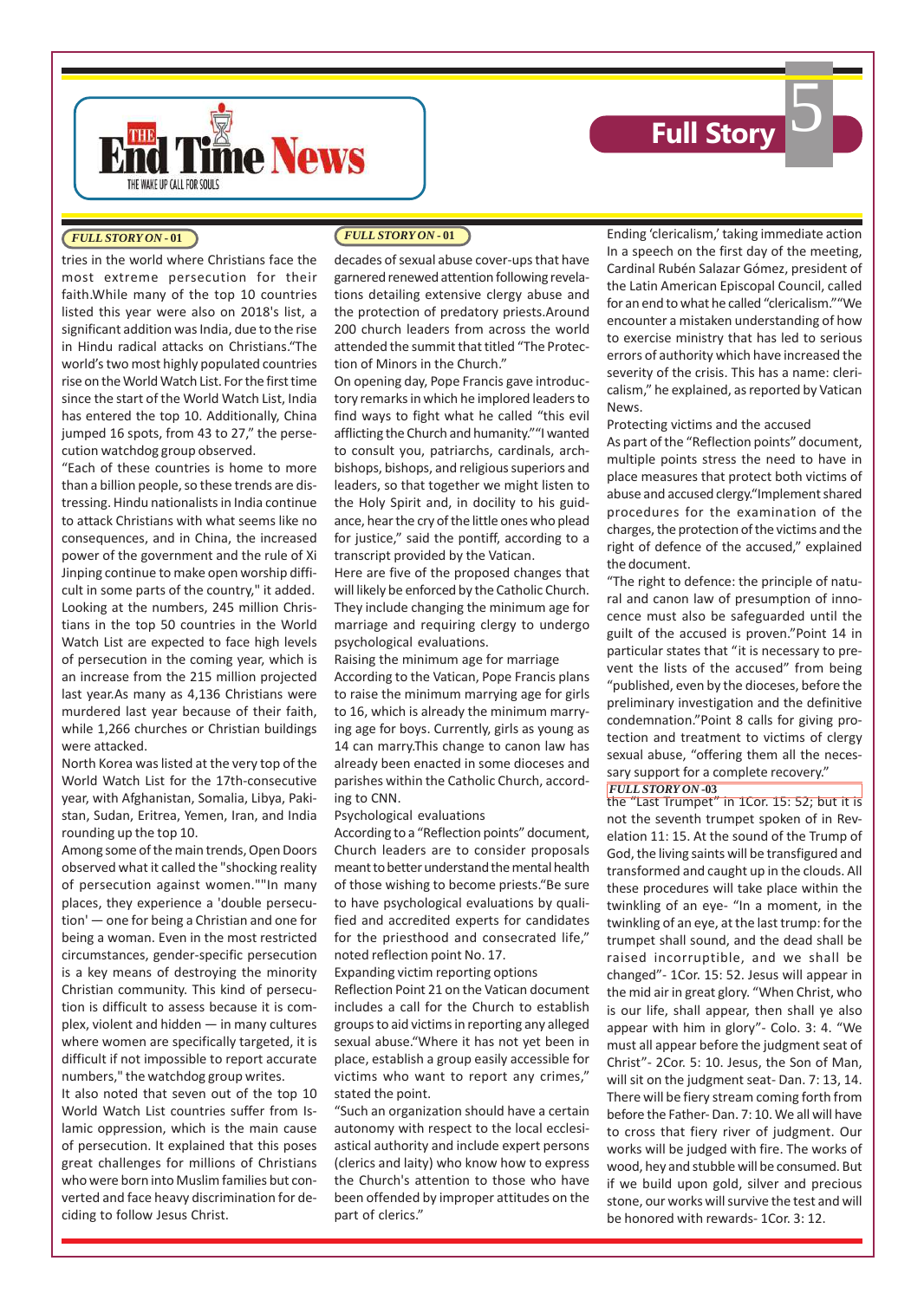

### **60,000 CHRISTIANS GATHER IN ORLANDO FOR 'JESUS MOVEMENT' OF THIS GENERATION**

**ORLANDO** – 60,000 Christians from across the United States gathered Saturday (23 Feb'19) to be part of a "new Jesus movement.""The Send," was a 10-hour event organized by Youth With A Mission, Christ for All Nations, and Lou Engle of Lou Engle Ministries. The Orlando, Florida event at Camping World Stadium featured several collaborators from various national ministries who hoped to motivate Christians to fulfil their God-given call.

THE WAKE UP CALL FOR SOULS

**THE IN THING News** 

According to Engle, the live-streamed event was inspired by a conversation in 2011 with YWAM members hoping missionaries would rise up following the death of Rev. Billy Graham.

As the day went on, The Send featured pastors and evangelists such Bill Johnson, Daniel Kolenda and Francis Chan, along with worship teams such as Hillsong Young & Free, Jesus Culture, Tasha Cobbs-Leonard and Bethel Music.

While at The Send 2019, the two of the events collaborators, former professional ice hockey player turned evangelist Todd White and evangelist and founder of Jesus Image, Michael Koulianos spoke about the The Send. The following was their reactions to several questions that were asked!

#### What is The Send?

Koulianos: The send is ultimately a war on inaction. It's to me a twofold beautiful experience. Number one, we're gathering here to be in the presence of Jesus to truly encounter Him and then be sent from His presence, to take His actual person, to our cities, to our towns, to our neighborhoods, to our families, to our marriages. Some to the mission

#### *FULL STORY ON* **- 07**

of good intentions for tomorrow does not count. It is merely building a bridge of escape of his future conduct. He does tomorrow what he has schooled himself to do today.

Look into the Bible and learn from it. It says, "redeem your time" (Eph. 5:16 KJV) (NIV - "making the most of every opportunity). And we read again in 2 Cor. 6:2, "This is the day, the day of salvation."

This idea is made clear in the prayer



field and some to their own workplace. The Send is an ascending movement from the presence to the world, unto the glory of Jesus.

There are thousands of people gathered here worshiping Jesus what's your reaction?

White: I think it's amazing. It's God's waking up a sleeping giant, His church to come together and being in unity of faith and not say, "I prefer my ministry before yours" but we actually prefer each other. What we've done is a collaboration of ministries coming together saying, "Let's all go forward in one purpose, one mind, and let's go purpose, Jesus everywhere we go."

Koulianos: I think if we tried this a year ago it probably would not have worked, we just

of Moses when he prays "teach us to remember our days aright" (Psalms 90:12). The time span allotted by God to human being, according to Moses is mere 70 or 80 years which would pass quickly. The time elapsed is elapsed for ever. The opportunities lost are lost for ever. There is no point in being anxious about the lost time and opportunity. They are irretrievably lost. What can be done is to learn from the past and move forward with renewed energy because our finishing point is already set in the divine calender.

think it's the Holy Spirit. Before anybody knew who we were, we were all friends and its God knitting hearts very authentically because of common passion and love for Jesus.

It's the Holy Spirit moving and our city has been buzzing. People are getting saved on the streets, they're getting healed on the streets. The pre-rally meetings were ridiculous. It's been an amazing, amazing time and a real privilege. I told Todd this morning, "There's 7 billion people on the earth and the fact that we get to be here today is a true honor and privilege."

According to The Send's website, the successful event was "a call to action, a call to repentance and a call to service."

Tomorrow does not exist. There is only today, that is a reality. If we are to dream of having success and happiness, we must do *today and only today* that which makes such success and happiness.

Listen to this saying:

Yesterday is dead, forget it.

Tomorrow doesn't exist, don't worry about it.

Today is here, use it

Eternity is here, think of it.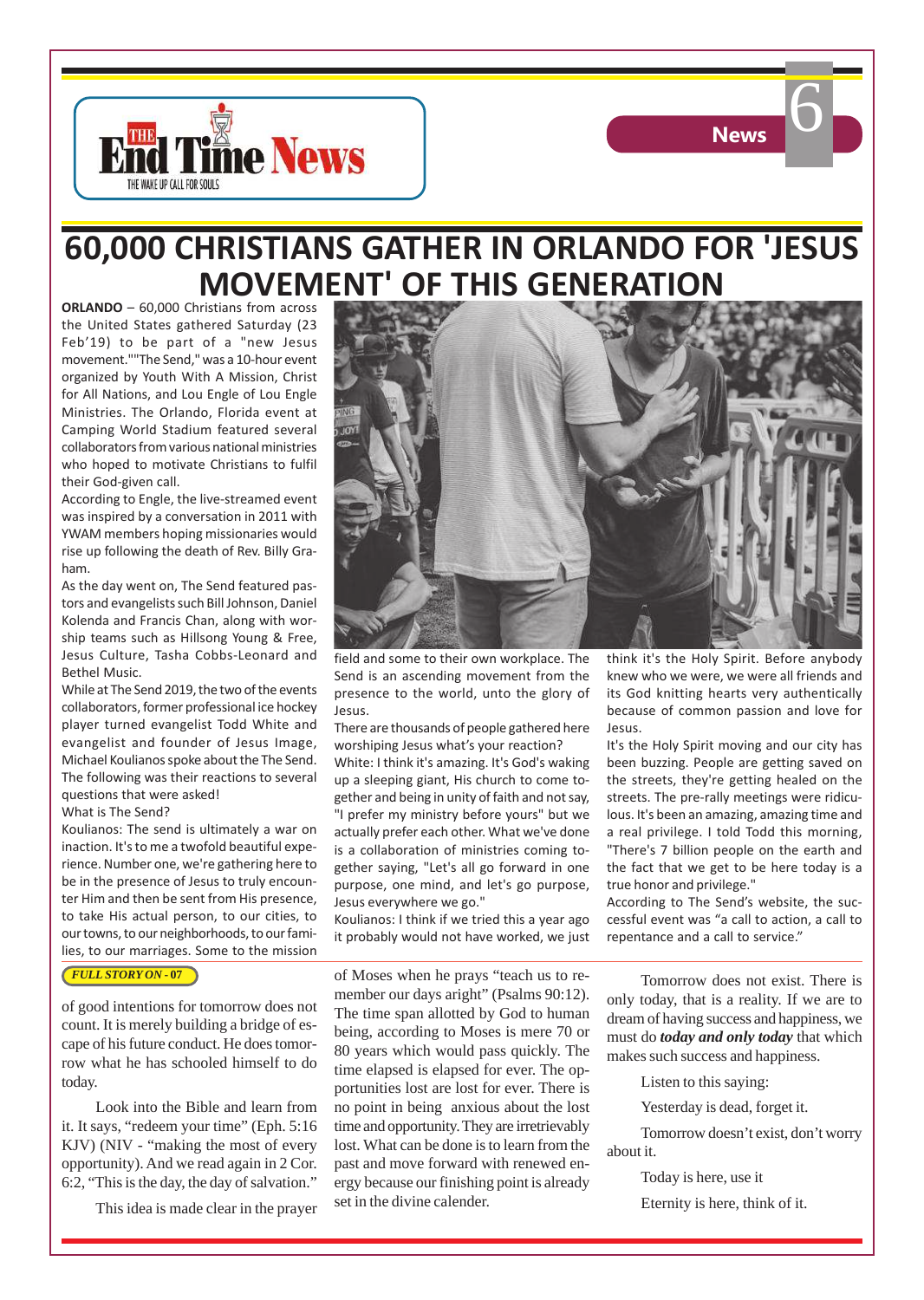





**L**ong time back in a countryside there lived a family, comprising of five members, Father, mother, and three daughters. One day the father received an invitation from one of his relatives to attend a wedding ceremony. For that purpose he sewed a shirt and pants. When he brought them to his house, he had a strong desire to try them on. He tried on the trousers and found that they were too long (almost 2 inches). He felt extremely bad, he held his head and started grumbling and murmuring curses against the tailor. As it was already late evening, he could not take it back to the shop for the alteration.

Meanwhile, his wife had also arrived from her work. He thought of asking her to shorten the pants. He approached her with the request, but she said, "I'm too tired. Moreover, I have to cook dinner. Why can't you entrust this simple work to our eldest daughter?" His wife wisely escaped from her responsibility.

He comforted himself, thinking that he would ask the eldest daughter. He called her and conveyed the matter, but she said, "Dad, tomorrow I have to write my class test. I am busy; why can't you ask my sister?"

Then he turned to his second daughter and explained the same matter. In reply she said, "Dad, I am extremely sorry; tomorrow I have to submit all my assignments. I'm doing the finalcut, so why can't you ask my younger sister?"

He tried with his third daughter, but to his grief she too evaded the responsibility with vague excuses. He felt extremely frustrated.

Then he encouraged and motivated himself by deciding to fold the edge of his pants and go for the ceremony.

At dinner everybody came together, had dinner , and returned to their respective rooms for the night.

After sometime the mother got up from her bed, thinking, "This evening my husband asked me a help, but I couldn't do that , so right now I'll do it." She went to his table, took the trousers, cut 2 inches off , re-stitched and pressed them very well and kept the pants where they were. She came back to her bed and slept. She was very content with herself and couldn't wait to see the surprise on her husbands' face in the morning.

Later that night, the eldest daughter got up from her bed telling herself, "This evening my dad told me to do a simple task, but I failed." She felt extremely guilty and went to her fathers' wardrobe, altered the length of the trousers and happily went back to sleep.

The second and third daughters also did the same.

Early in the morning father got up to a bright day, hearing the birds chirping and the roosters crowing. He took a bath and combed his hair to get ready for the ceremony. With much expectation he put on the shirt. It looked very nice on him. Then he turned to put on the pants. He took them out, and was utterly shocked to find the trousers so short. They looked just like shorts.

In the above story everybody obeyed the father though it caused an adverse result. The reason is none other than wrong timing. They all failed to obey the father in the right time. Doing things in right time is an important thing.

Alvin H. Goeser says, "Man acts as if he had unlimited time. The real fact is that he has very little of it. Time is a gift that embraces an instant. There is no chance of its extension even for a moment. The only time man actually has to make something of himself is right now. If he wants to assure himself that his life will be what he wants it to be, he must make it so at this moment - not tomorrow or a year from now".

If anyone wishes to be successful in the future, in his study or ministry or profession he must acquire the knowledge, develop the skills and perform the activities, today, that would lead to his success tomorrow. To escape from these, by way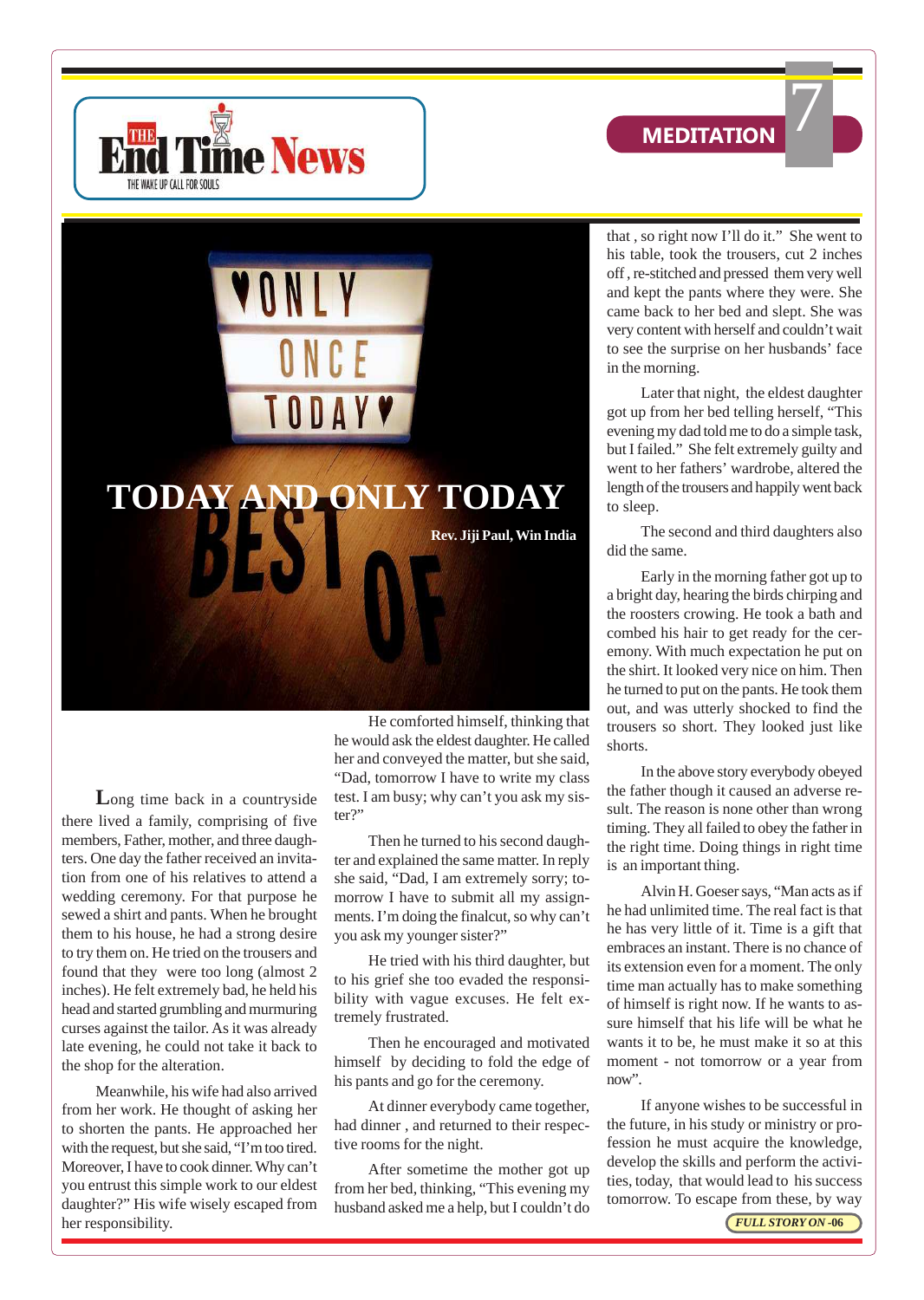8



#### *FULL STORY ON* **- 06**

tragedy. Compare this statement with the utterance of our Lord. "Heaven and earth shall pass away: but my words shall not pass away" (Mark 13:31).

We are solemnly warned against any subtractions or additions tothis Book of the Ages. Woe to him who substitutes his knowledge for God's wisdom. "ye shall not add unto the word which I command you, neither shall ye diminish ought from it, that ye may keep the commandments of the Lord your God which I command you" (Deuteronomy. 4:2). Canon Hague wrote, therefore, think not of it as a good book, or even as a better book, but lift it in heart and mind and faith and love far, far above all, and ever regard it not as the word of man, but, as it is in truth, the Word of God. It is the living Word of the living God, supernatural in origin, eternal in duration, inexpressible in value, infinite in scope, divine in authorship, human in penmanship, regenerative in power, infallible in authority, universal in interest, personal in application and, as Paul declared, inspired in totality.

The doctrine of the divine authority of the Scriptures has always been fully sustained by the proofs from fulfilled prophecy, from the inexhaustible depths of truth revealed from its matchless power over the lives of men, from the indestructibility and from the testimony of God the Son.

Every significant subject that has engaged the attention of man has been discussed in the Bible: law, love, lust, life, philosophy, psychology, political science, prophecy, astronomy, biography, medicine, geography, history, civilization, art, poetry, architecture, music. "What a Book!" wrote Heinrich Hein. "Vast and wide as the world, rooted in the abysses for creation and towering up behind the blue secrets of Heaven-sunset and sunrise, promise and fulfillment, birth and death, the whole drama of humanity all in this Book!"

 $\mathfrak{z}$ 

azine,

contribute, please contact contact contact contact contact contact contact contact contact contact contact contact contact contact contact contact contact contact contact contact contact contact contact contact contact con

h<br>1

The Christian faces change with quiet confidence in the enduring Word, for he knows the one who said, "Heaven and earth shall pass away, but my words shall not pass away" (Matthew 24:35). \*\*\*\*\*\*\*



# **Sparkling Wisdom!**

- v."God has a purpose behind every problem. He uses circumstances to develop our character. In fact, he depends more on circumstances to make us like Jesus than he depends on our reading the Bible."**Rick Warren**
- v."The Bible is the story of two gardens: Eden and Gethsemane. In the first, Adam took a fall. In the second, Jesus took a stand. In the first, God sought Adam. In the second, Jesus sought God. In Eden, Adam hid from God. In Gethsemane, Jesus emerged from the tomb. In Eden, Satan led Adam to a tree that led to his death. From Gethsemane, Jesus went to a tree that led to our life."**Max Lucado**
- v "The essential vice, the utmost evil, is Pride. Unchastity, anger, greed, drunkenness, and all that, are mere fleabites in comparison: it was through Pride that the devil became the devil: Pride leads to every other vice: it is the complete anti-God state of mind."**C.S. Lewis**
- v "We need never shout across the spaces to an absent God. He is nearer than our own soul, closer than our most secret thoughts."**A.W. Tozer**
- $\cdot$  "We sinned for no reason but an incomprehensible lack of love, and He saved us for no reason but an incomprehensible excess of love."**Peter Kreeft**
- v "I've read the last page of the Bible. It's all going to turn out all right."**Billy Graham**
- $\cdot$  "The Bible is the greatest of all books; to study it is the noblest of all pursuits; to understand it, the highest of all goals."**Charles C. Ryrie**
- \* "If you obey God with your whole heart, you'll usually scare off the folks who want you to obey them."**Meg Moseley**
- \* "Jesus first, others next, and yourself last spells J-O-Y."Linda Byler
- \* "The point of your life is to point to Him. Whatever you are doing, God wants to be glorified, because this whole thing is His."Francis Chan

**Abigail Thyvilayil John**

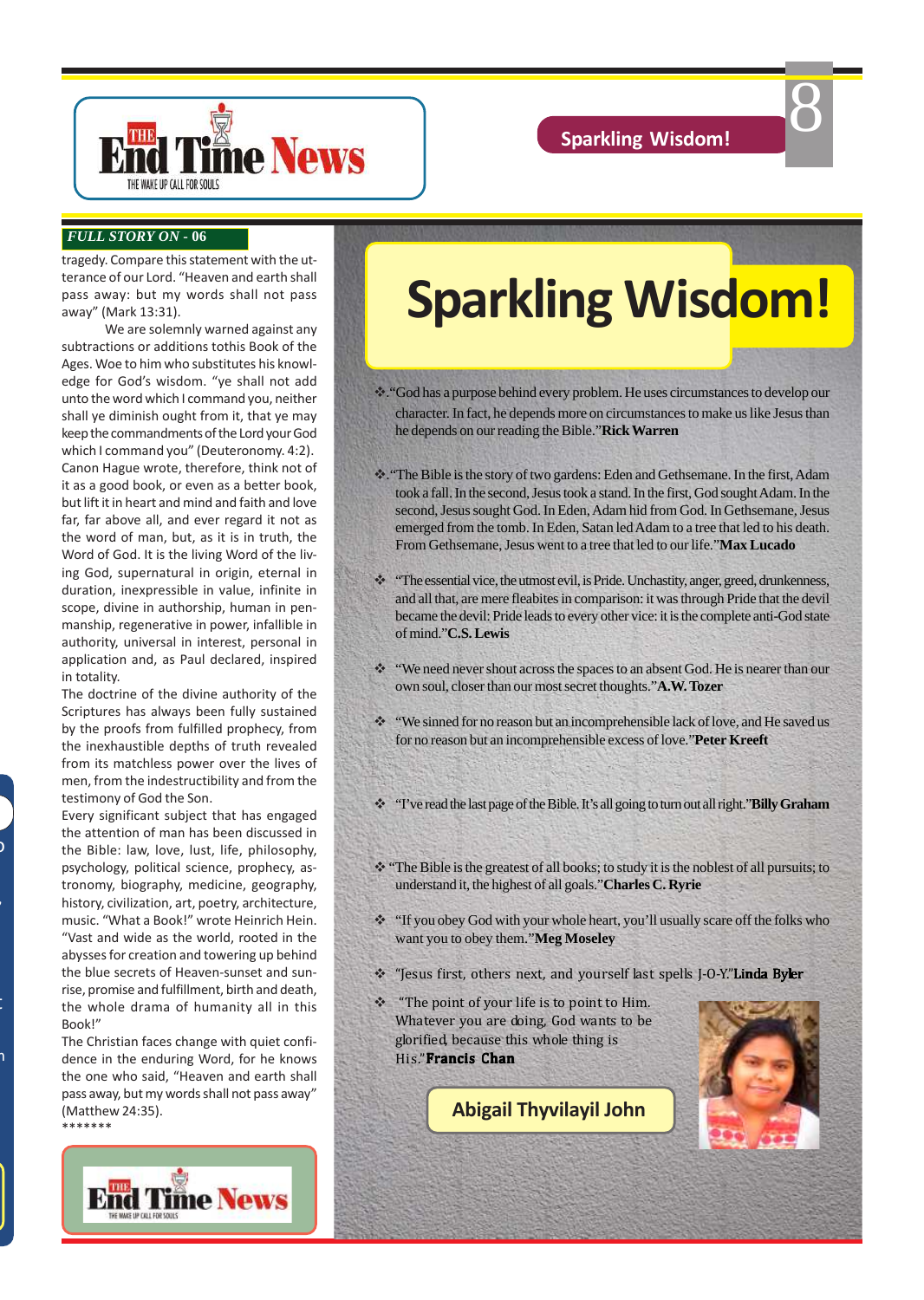



**U**nited States President Donald Trump and North Korean leader Kim Jong Un met in Hanoi, Vietnam as part of a summit meant to pursue denuclearization and a lifting of sanctions.While President Trump expressed optimism going into the summit that a deal would be reached of denuclearization in return for a removal of sanctions, eventually the meeting ended without such a deal being reached.

Here are five important things to know about the Hanoi meeting between Trump and Kim. **The Meeting was cut short by Trump**

The summit between President Donald Trump and North Korean leader Kim Jong-Un ended earlier than planned on Thursday, without an apparent agreement on sanctions being lifted on the Communist nation."Sometimes you have to walk," said President Trump at a news conference, as reported by a news agency. "This was just one of those times."

Secretary of State Mike Pompeo also took part in the news conference, expressed optimism that while an agreement was not reached, progress was still made in the relations between the two nations.

#### **Trump defended Kim over Warmbier tragedy**

President Donald Trump defended Kim Jong-Un over the death of American student Otto Warmbier, saying that he believed the North Korean dictator when he said that he was unaware of Warmbier's poor treatment.

Warmbier was arrested by North Korean officials in 2016 for stealing a sign featuring former dictator Kim Jong Il. He served 17 months of imprisonment and ended up in a coma. He died in June 2017, soon after being released.

#### **No deal better than bad deal?**

Since news of the summit ending abruptly broke, many have argued that President Donald Trump's failure to reach a deal with North Korea was still better than reaching a bad deal.

#### **This was the second summit between the two**

The meeting in Hanoi marked the second summit between President Donald Trump and North Korean leader Kim Jong Un, the first being last June (2018) in Singapore.



Considered a "historic" meeting, the Singapore summit involved the two leaders agreeing to pursue denuclearization of the Korean Peninsula, returning the bodies of American soldiers killed during the Korean War, and a maintaining of sanctions until the regime begins to reduce its nuclear weapons stockpile.

**Overshadowed by Michael Cohen testimony**

Evidence indicates that despite the significance of the Hanoi meeting, the attention for it was dwarfed by the American public's interest in former Trump attorney Michael Cohen's testimony before Congress.Cohen testified before the House Oversight Committee on Wednesday, with Google Trends noting that searches for Cohen on Feb. 27 greatly outnumbered searches on the Hanoi summit.

**NEWS** 

### **SHOCKING LEVELS OF SEX ABUSE IN NORTH KOREA: WOMEN TREATED 'LIKE SEX TOYS, AT THE MERCY OF MEN'**



A detailed report by a human rights agency has revealed that shocking levels of sexual abuse against women in North Korea are so common that they are considered the norm.Oh Jung-hee, one of several women to

with Human Rights Watch, said that she was coerced into sexual acts or intercourse by guards at the marketplace she worked at on many occasions.

"I was a victim many times ... On the days they felt like it, market guards or police officials could ask me to follow them

escape the North Korean regime who spoke **FULL STORY ON** - 07 to an empty room outside the market, or some other place they'd pick," she said."What can we do? They consider us [sex] toys ... We [women] are at the mercy of men. Now, women cannot survive without having men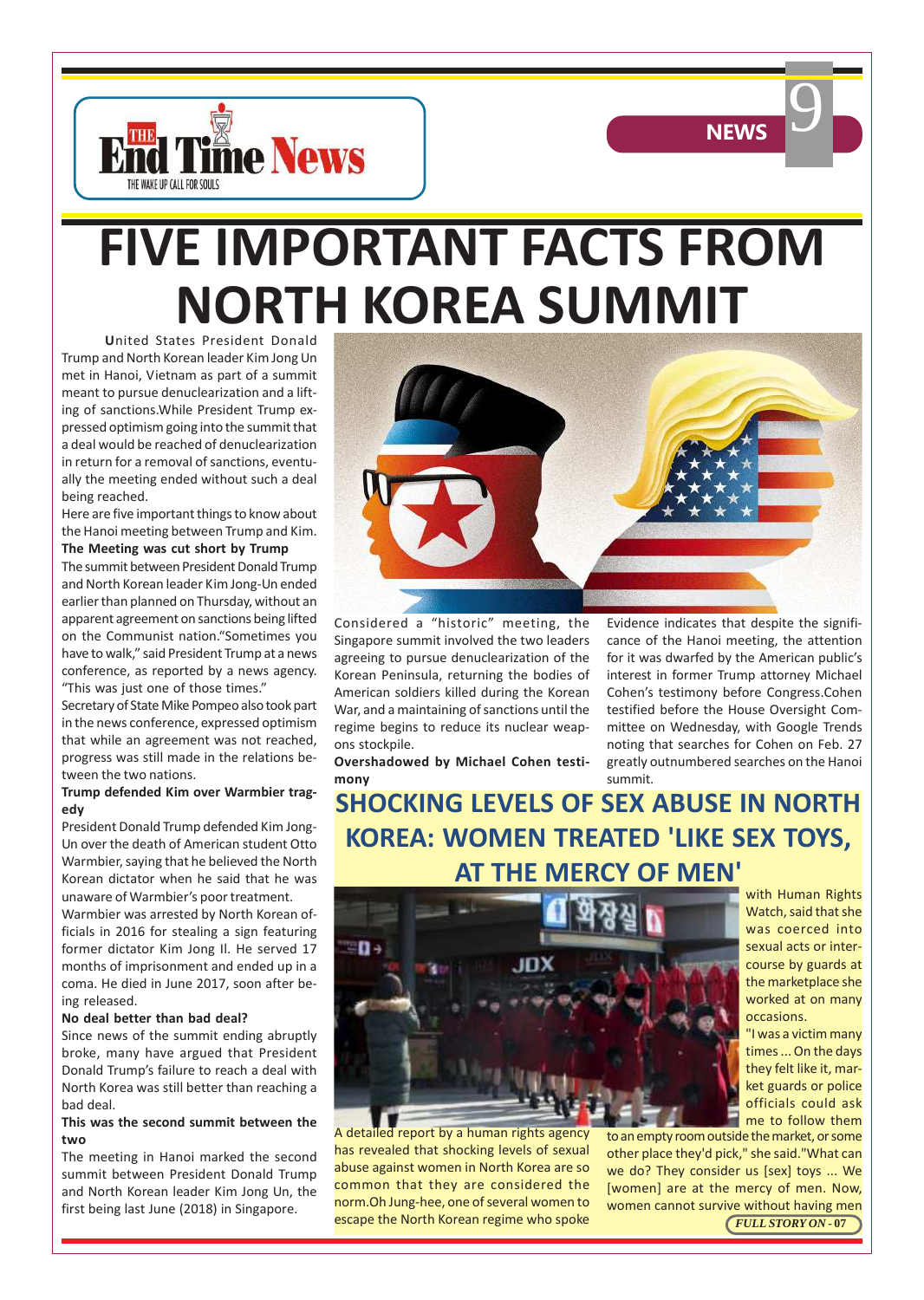



tounding miracle," resurrecting a dead man in Jesus' name, has retracted his story after undertakers threatened to sue him for "malicious damage to our image."Congolese televangelist AlphLukau, pastor of Alleluia Ministries International church, made headlines over the weekend after footage of a funeral he officiated went viral.

In the video, a man dressed in a white suite can be seen lying still in a coffin, surrounded by dozens of people, as the pastor prays over him. After the pastor calls out Jesus' name and waves his hands, the man, identified as Elliot, bolts upright, looking astounded by what had happened. According to the family, Elliot had died two days prior to the incident.

At the time, the pastor insisted the resurrection was real, declaring: "An astounding miracle took place in the House of God this morning. A dead man came back to life as the church of God prayed."

But the stunt sparked backlash, with Kings and Queens Funerals, the funeral parlour which transported the man's presumed dead body at the time, vowing to take legal action."We would like to distance ourselves from the supposed resurrection of a deceased man by Alleluia Ministries who allegedly was at our mortuary," the company said in a statement, Daily Mail reports.

"We did not supply the coffin neither did we store the deceased at our mortuary and no paperwork was processed by Kings and Queens Funerals," the parlor said. "As a funeral services provider we do not offer services without documentation neither do we repatriate bodies without any paperwork. We are in the process of taking legal action for this malicious damage to our image."

At the same time, the Commission for the Promotion and Protection of Cultural, Religious and Linguistic Communities also said it would be investigating the incident.

Amid criticism, the church's spokesperson BusiGaca claimed that Elliot's family had noticed movement in the coffin after stopping at the church while on their way to Zimbabwe for the burial.

Established in 2002, Alleluia Ministries International "houses thousands of people across the country, the continent, and the world," according to the church website, with branches in various parts of South Africa, Zambia, Namibia, Democratic Republic of Congo, Angola, Europe and in South America.

**(FULL STORY ON - 01)** AlphLukau, who claims to possess the power to heal HIV/Aids, TB and other illnesses, has previously come under scrutiny for his lavish lifestyle. In addition to wearing Armani suits, the pastor owns a 12-seater jet, Range Rover, a Bentley, a Lamborghini, a Rolls Royce, a Ferrari, and a three-wheeler custom bike. A "prosperity gospel" preacher, Lukau regularly flaunts his wealth on his Instagram page.

#### *FULL STORY ON* **- 09**

with power near them." Park Young Hee, a former farmer in her 40s, said that she was captured by secret police and put in the pre-trial detention facility near Musan city in North Hamgyong after attempting to flee to China in 2011.During detention she was repeatedly sexually abused, she says."My life was in his hands, so I did everything he wanted and told him everything he asked. How could I do anything else? ... Everything we do in North Korea can be considered illegal, so everything can depend on the perception or attitude of who is looking into your life," the victim explained.

As many as 54 North Koreans who fled the country after 2011 spoke with HRW in the report, explaining how government officials regularly picked women and forced them into sex. Any kind of refusal would risk further sexual violence, beatings, forced labor, and other mistreatment.

"The North Koreans we spoke with told us that unwanted sexual contact and violence is so common that it has come to be accepted as part of ordinary life: sexual abuse by officials, and the impunity they enjoy, is linked to larger patterns of sexual abuse and impunity in the country," HRW reported.

"The precise number of women and girls who experience sexual violence in North Korea, however, is unknown. Survivors rarely report cases, and the North Korean government rarely publishes data on any aspect of life in the country."

The human rights group urged the North Ko-

**Submissions Invited**

You are cordially invited to send submissions to The End Time News magazine, including articles, short stories, poems, cartoons, etc. If you would like to contribute, please contact us at our email address : harvestingsoulsmission@gmail.com

#### **http://www.harvestingsouls missioninc.org**

rean government to issue clear orders for all public serving members to investigate and prosecute rape and other acts of sexual violence.It also called on the international community to put pressure on the North Korean government to implement such initiatives.

Beside women's rights, North Korea also remains one of the worst places in the world for religious minorities, including Christians. Not only is practice of the faith banned in the country, but finding a believer with a Bible can lead to prison, and even execution.

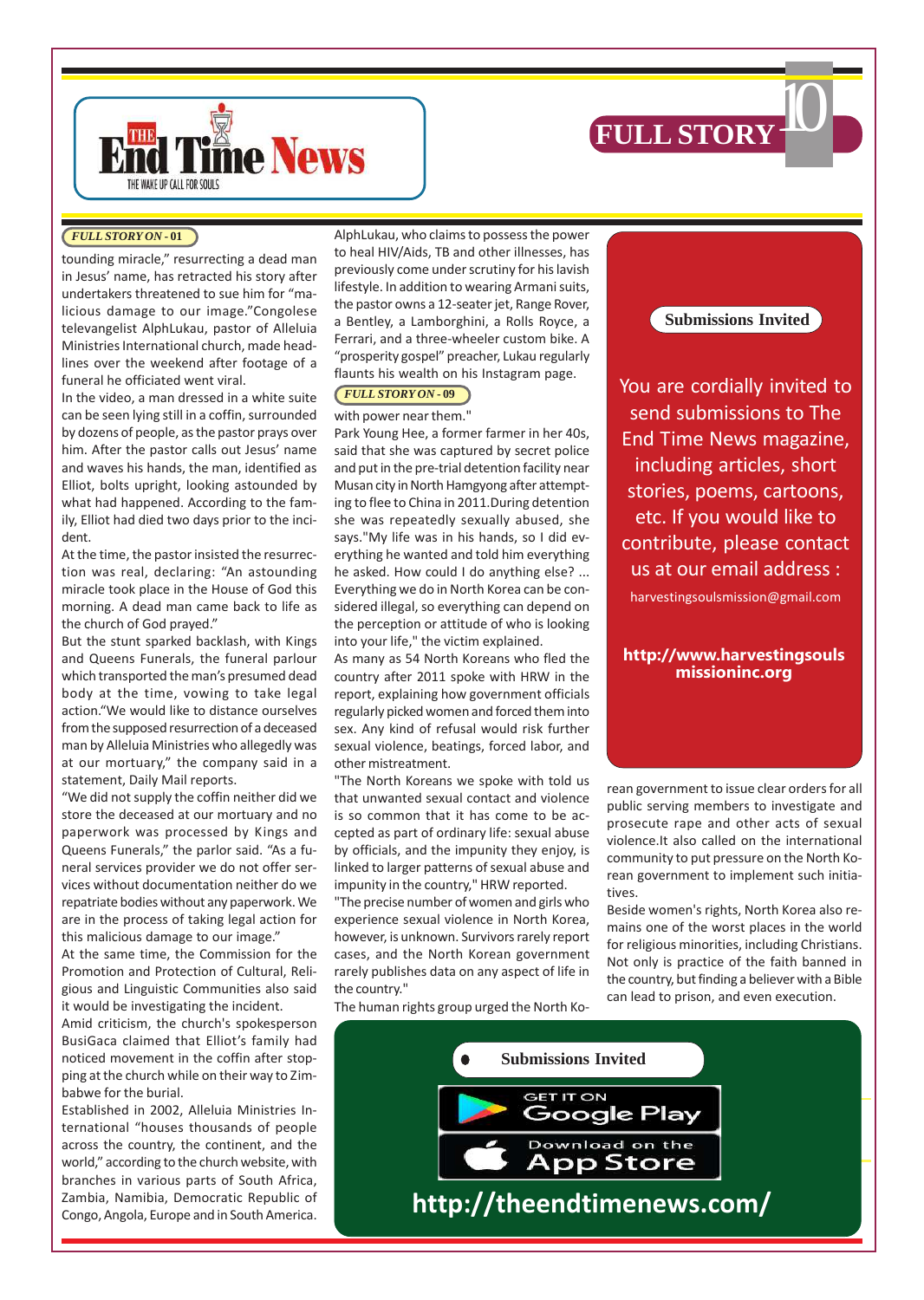



# **A NEW BOOK SLAMMING PROS-PERITY GOSPEL: BY BENNY HINN'S**

**NEP** 

CostiHinn, nephew of televangelist Benny Hinn, has announced he's releasing a book critiquing the prosperity gospel. All proceeds from the book will be used to provide theological training for those who've been exploited by the controversial teaching. In a recent blog post, Hinn, pastor at The Mission Bible Church in Orange County, California, announced that this July, Zondervan will release his new book, titled God, Greed, and the (Prosperity) Gospel: How Truth Overwhelms a Life Built on Lies.

The book aims to dispel the teachings of the prosperity gospel, which posits that believers have a right to the blessings of health and wealth and that they can obtain these blessings through positive confessions of faith and the "sowing of seeds" through the faithful payments of tithes and offerings."I am eager to see this book used as a tool for God's glory — not for sordid gain," Hinn said. "Here is a sobering thought: In a rat-race effort to sell books, it's easy to become the very dragon that we're attempting to slay."

The pastor went on to identify what readers can expect from a book that "seeks to charge the prosperity gospel with the grit of a bull while displaying the grace becoming of servants of Christ."Operating under the belief that "A prosperity gospel book should give more than it takes," Hinn said that he plans to "give away thousands of dollars in books and resources to those who pre-order in the coming months as well as pastors around the world."

"In just the first month since pre-orders began, 100 books were donated to The Central Africa Baptist College and Seminary to support pastors who are training for ministry," he said. "Africa is one of the most plagued countries in the world when it comes to prosperity theology."

The pastor said that while his book will



upheave people's bad theology, it is also designed to help with the theological rebuilding process."After the initial wrecking ball tears down exploitive and abusive theology, there will be a hopeful and upward trajectory," he said, adding that the book "contains numerous recommended resources for those who will need an ongoing roadmap.""The goal of this book is to destroy 'speculations and every lofty thing raised up against the knowledge of God' (2 Corinthians 10:5) and shed the light of truth into dark places," he said.

Benny Hinn, who was born into a Christian family in Israel, is frequently accused of being a fraud and criticized for living extravagantly — all while leading a ministry that rakes in more than \$100 million annually.

Hinn, who rejected the teaching of his "Uncle Benny" after working alongside him for years, often writes and preaches against prosperity preachers and their damaging beliefs.

#### *FULL STORY ON* **- 12**

owner has not estimated how much the tower will cost, it is possible that the project will remain unfinished due to lack of funds. The end result will be ridicule from all who see the unfinished structure.Jesus' followers must also be sure they are willing to pay the full price of discipleship.There is no place for quitting!

11

The second story is about a king who assesses the number of his troops in light of the greater number that his enemy possesses (14:31-32). If he cannot win with the number of soldiers he has, the only wise course will be to negotiate with his enemy long before they meet in battle.This principle of sacrifice is also important in the realm of discipleship: one must be willing to give up everything for Jesus.

The concluding summary makes the connections clear: "none of you can become my disciple if you do not give up all your possessions" (14:33). The verb translated "give up" explains the philosophy of a disciple of Christ. The word "give up" is apotássomai derived from apó, "from, or away from oneself," and tássomai which means "to place in the proper category." Jesus does not teach the reckless abandonment of self, relatives, or possession. He wants us as believers to put them where they belong. Christ should come first and others follow. We should never love God with the love which belongs to self, family, and possessions. The love we have for Him should be unique and it should not be given to any. When we give Him the loveHe deserves, then our love for others and temporary possessions will fall into its proper place. Jesus uses these two stories to illustrate the necessity of "counting the cost" of discipleship. Discipleship is serious business to Jesus. To be a disciple and complete the task, we must count the cost.



**http://www.harvestingsoulsmissioninc.org**